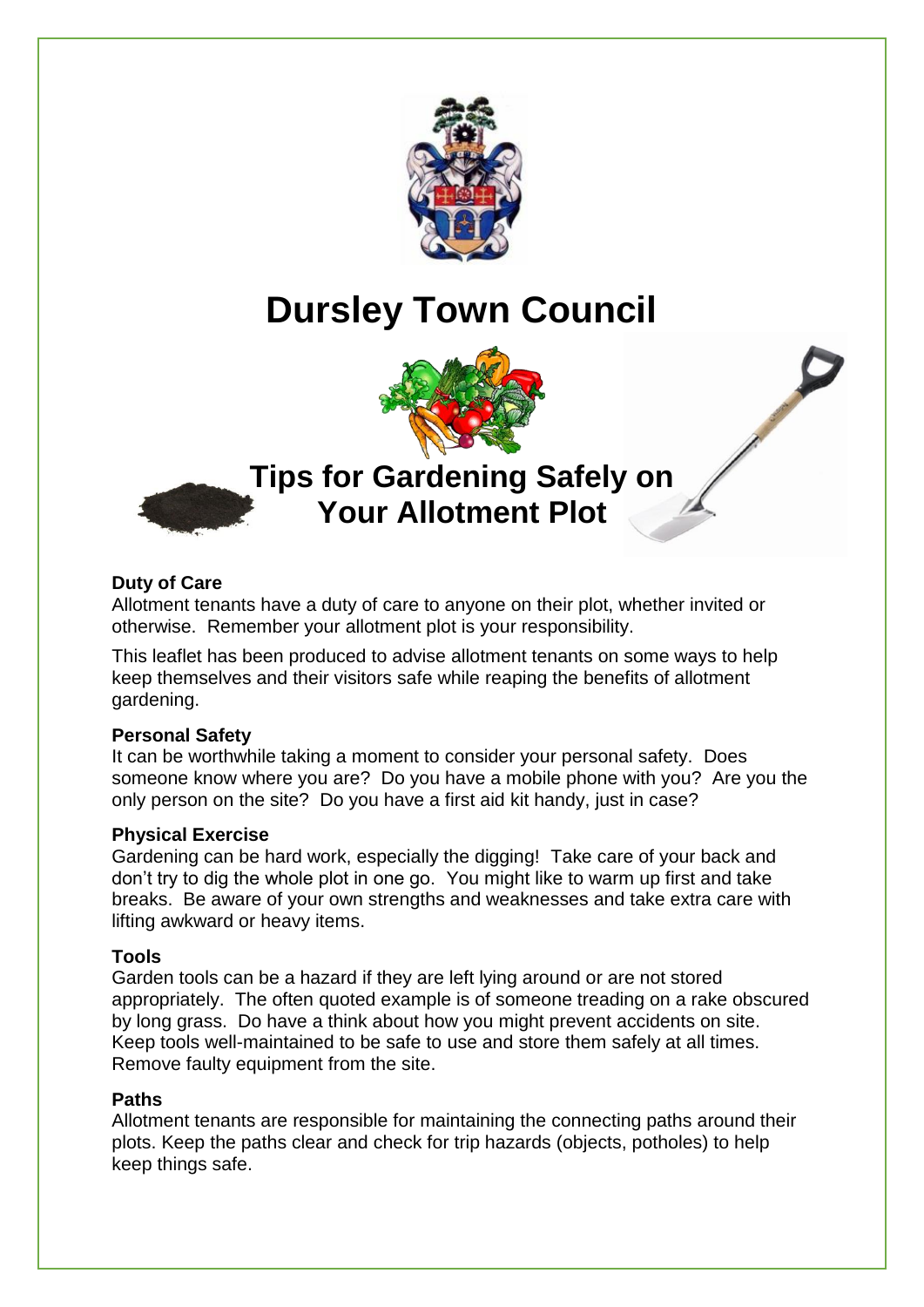# **Machinery**

If you are using machinery e.g. rotavator or strimmer. Always follow the instructions in the manual and use any safety devices recommended (e.g. safety goggles, eardefenders and so on). Be aware that it can take a bit of practise getting used to using a rotavator or strimmer and there is a risk to others from flying debris. Take extra care when other people are around.

# **Clothing**

Gardening in open sandals and shorts might not be the most sensible approach (think garden fork and bare feet…). You might like to consider sensible shoes, especially those with toe protection. Covering up may help protect your skin from the sun, biting insects, scratches, scrapes and from other hazards, which leads us on to…..

# **Plants**

There are several plants to watch out for in the garden and on the allotment. These include some of the more well-known (e.g. nettles, brambles, cow parsley) but there are others too. Did you know that the sap of a parsnip plant left to go to seed can cause nasty blisters if you get it on your skin? Members of the umbelliferous family contain compounds that react with sunlight. Apparently even carrots and celery have been known to cause problems occasionally.

# **Tetanus or Lockjaw**

This is caused by bacteria which live in the soil and manure and enter the body through a cut or wound (even a very tiny one). The illness can be quite serious and can usually be prevented by vaccination. Your GP should be able to give you further information.

# **Leptospirosis (Weil's Disease)**

This is a disease that can be transmitted to humans by contact with the urine of rats and other animals. Do familiarise yourself with the symptoms and make sure you wash your hands before eating or putting your hands to your mouth or face etc.

Rodents can set up home around structures on the allotment site (e.g. sheds and compost bins), anywhere where there is shelter and water. Keep structures in good order, do not store waste or food in sheds and cover water butts. You are responsible for dealing with any pest problem that arises due to your activities on the plot.

# **Pesticides and Chemicals**

Children and animals can be good at getting into things they are not supposed to. Keep all chemicals e.g. fertilizers, wood preservatives, weed killers, in their original containers, clearly marked and locked out of reach. Such items are toxic and can be dangerous to humans, animals and plants. Follow instructions carefully. Better still, go organic!

# **Sharp Objects**

Broken glass and sharp pieces of metal may be hazardous to visitors (and yourself) if left on your allotment plot. Corrugated iron can develop very sharp edges. Please note that the use of barbed wire is not permitted.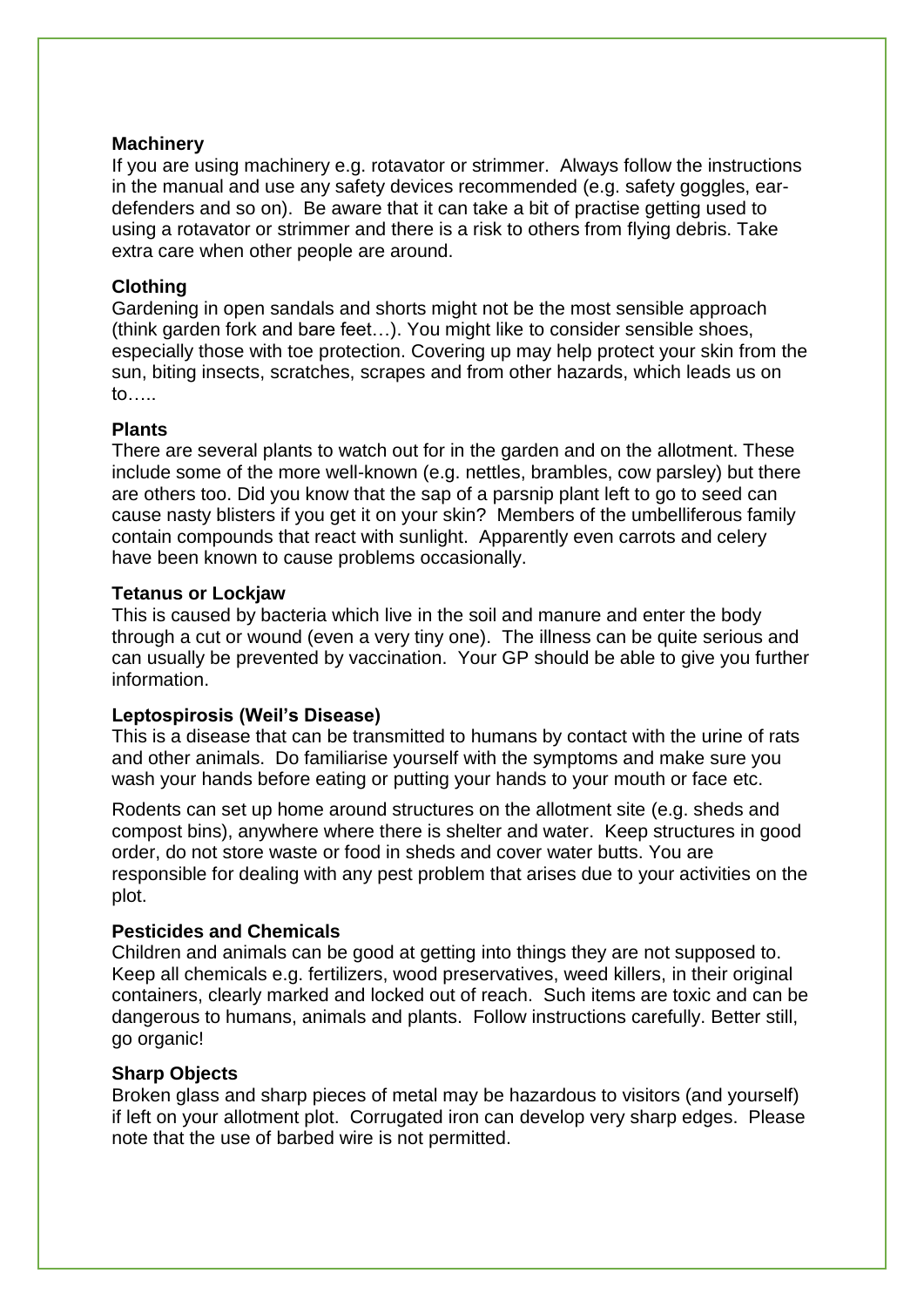# **Bonfires**

Try to compost as much as possible. If you are going to have a bonfire please refer to the Bonfire Guidance leaflet issued by the Council. Fires should never be left unattended. Ensure any fire is properly extinguished to reduce the risk of accident.

# **Structures**

It goes without saying that badly built or damaged structures can be dangerous. You can reduce risk of injury by ensuring that your shed or other structure is sound and any necessary repairs are carried out quickly when required. If you are planning to install a structure on your plot please refer to your tenancy agreement and obtain permission from the Council first.

#### **Hazardous Materials**

Historically many building materials contained **asbestos**, it is widely found in roof sheeting, partition boards, water tanks and pipe lagging. Once the material is damaged the fibres can become air borne this is when asbestos is at its most dangerous. If you think you may have asbestos-containing items on you allotment plot seek advice from the Council before you take any action.

Old **carpets** are often used to supress weed growth on allotment sites across the country, there has however been a move away from use of carpets in recent years. This is because carpets can be difficult to remove, especially if they have been down for a number of years. The foam backing can also breakup making it hard to remove from the soil and there are concerns about the dyes and chemicals used washing out into the soil. Weed control fabrics and membranes are just one of the options that offer a safer solution.

# **Water Butts**

Allotment tenants should practise sensible water conservation and avoid using excessive water when watering plots. If you have a water butt please ensure that it is covered. Children and animals can be good at getting into things they are not supposed to. Some bacteria can thrive in water and cause illness. Avoid washing hands and produce in water butts.

# **Children**

Bacteria, machinery, tools, glass, water storage containers, poisonous plants and weed killers are some of the dangerous things children may come into contact with on an allotment site. Parents and guardians must supervise children at all times and they must not visit the plot without an adult. Encourage children to wash their hands after helping on an allotment.

#### **Insurance**

Allotment tenants are advised to consider taking out public liability insurance to cover themselves in respect of any claims made against them for injury, loss or damage caused to any person as a result of negligence. Allotment tenants are also advised to make sure that all the activities they will be undertaking on site are covered by any policy they take out. The National Allotment Society can advise on insurance policies.

**The list of hazards above is not exhaustive, there may be many others on an allotment site. If you notice hazards around the site please contact the Council Office to report your concerns.**